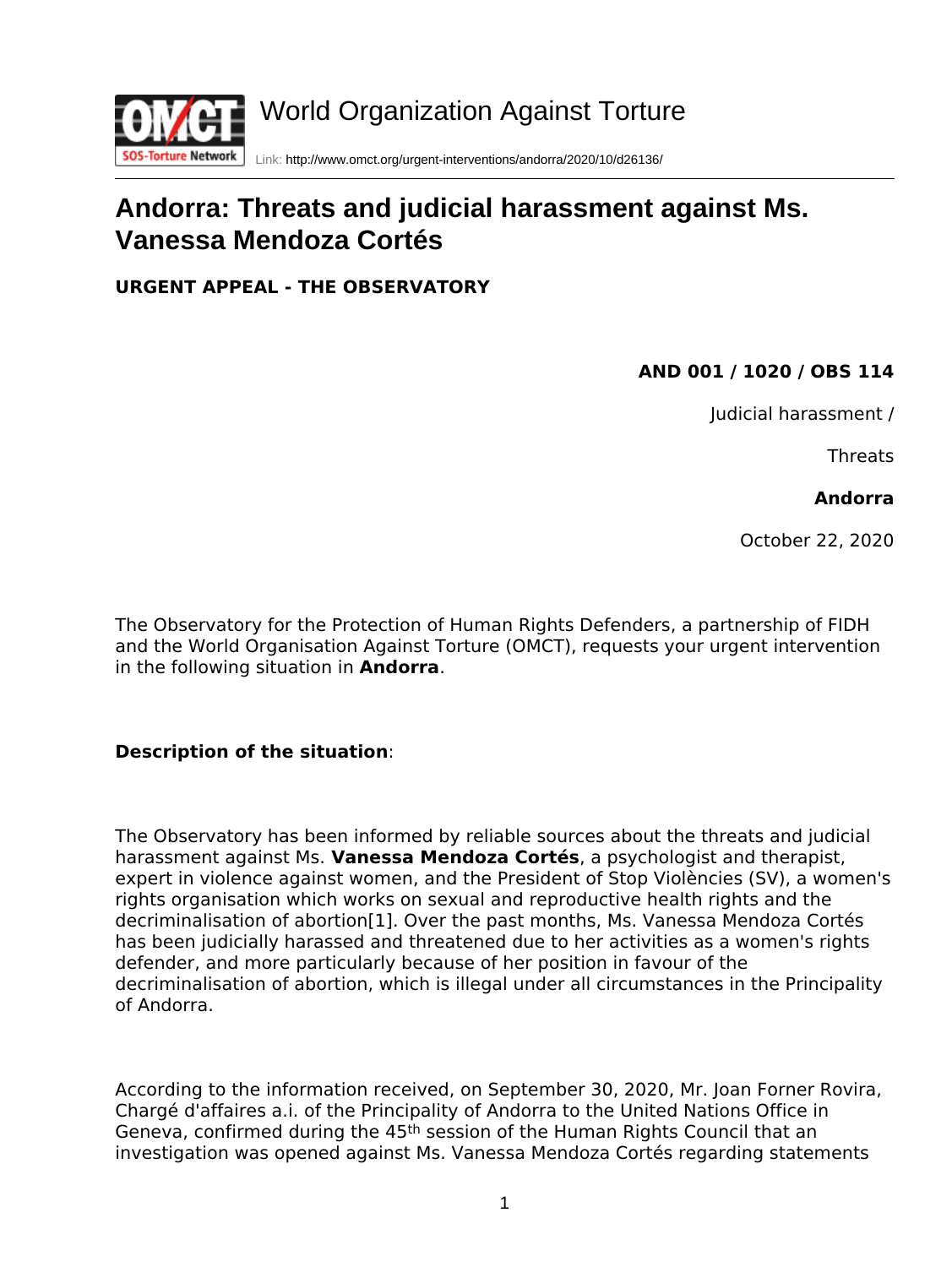she made during a public assembly held on October 8, 2019. However, Ms. Mendoza Cortés' lawyers have still not received any formal notification of this investigation.

Previously, on October 28, 2019, the government of Andorra filed a first criminal lawsuit against Ms. Vanessa Mendoza Cortés before the Public Prosecutor following two actions undertook by Ms. Mendoza Cortés: a public statement made on a televised documentary and the presentation of a shadow report to the United Nations Committee on the Elimination of Discrimination against Women (CEDAW) on October 19, 2019, in the context of the review of Andorra before the UN body. Her lawyers were not formally notified about the lawsuit until September 16, 2020. She has been charged with "defamation with publicity" against the Government (article 172 of the Andorra Criminal Code), "defamation against the co-princes" (article 320 of the same Code) and "crimes against the institutions" (article 325 of the same Code) and is facing up to four years in prison. On July 9, 2020, the government of Andorra reported that "due to the COVID-19 pandemic all judicial process were interrupted, and that the Public Prosecutor's Office" was "still carefully analyzing the different statements made by Ms. Mendoza Cortés["\[2\].](#page-3-1) As of October 2020, the proceedings are still pending.

<span id="page-1-1"></span><span id="page-1-0"></span>In addition, Stop Violències and Ms. Vanessa Mendoza Cortés are victims of a smear campaign by the Andorra Government conducted in the media as well as at the United Nations level, aimed at undermining the credibility of their work, in order to discourage women from contacting the association, and rendering its work unnecessar[y\[3\].](#page-3-2) Ms. Vanessa Mendoza Cortés is regularly receiving phone calls with no one replying on the other side and has experienced remote tampering of her personal computer. She is also regularly followed by cars and randomly stopped by police officers in Andorra. Ms. Vanessa Mendoza Cortés fears for her well-being, physical integrity and the lack of guarantees in the framework of the criminal investigations and current proceedings.

The Observatory recalls that her situation has been monitored since last year by the United Nations Secretary General, who mentioned her case in his 2020 report to the Human Rights Council on the Cooperation with the United Nations, its representatives and mechanisms in the field of human rights, referring to "disproportionate measures taken by the Government against Associació Stop Violències Andorra, (...) and its representative, Ms. Vanessa Mendoza Cortés["\[4\].](#page-3-3)

<span id="page-1-2"></span>The Observatory expresses its utmost concern over the judicial harassment and threats against Ms. Vanessa Mendoza Cortés, which seem to be only aimed at punishing her for her legitimate human rights activities, in particular in relation with the defense of women's rights, and the exercise of her freedom of expression.

The Observatory urges the Andorran authorities to respect the free exercise of Ms. Vanessa Mendoza Cortés' basic human rights of freedom of expression and association as well as the legitimate activities of her association Stop Violències, to guarantee in all circumstances her physical integrity and psychological well-being and to put an end to any act of harassment, including at the judicial level, against her.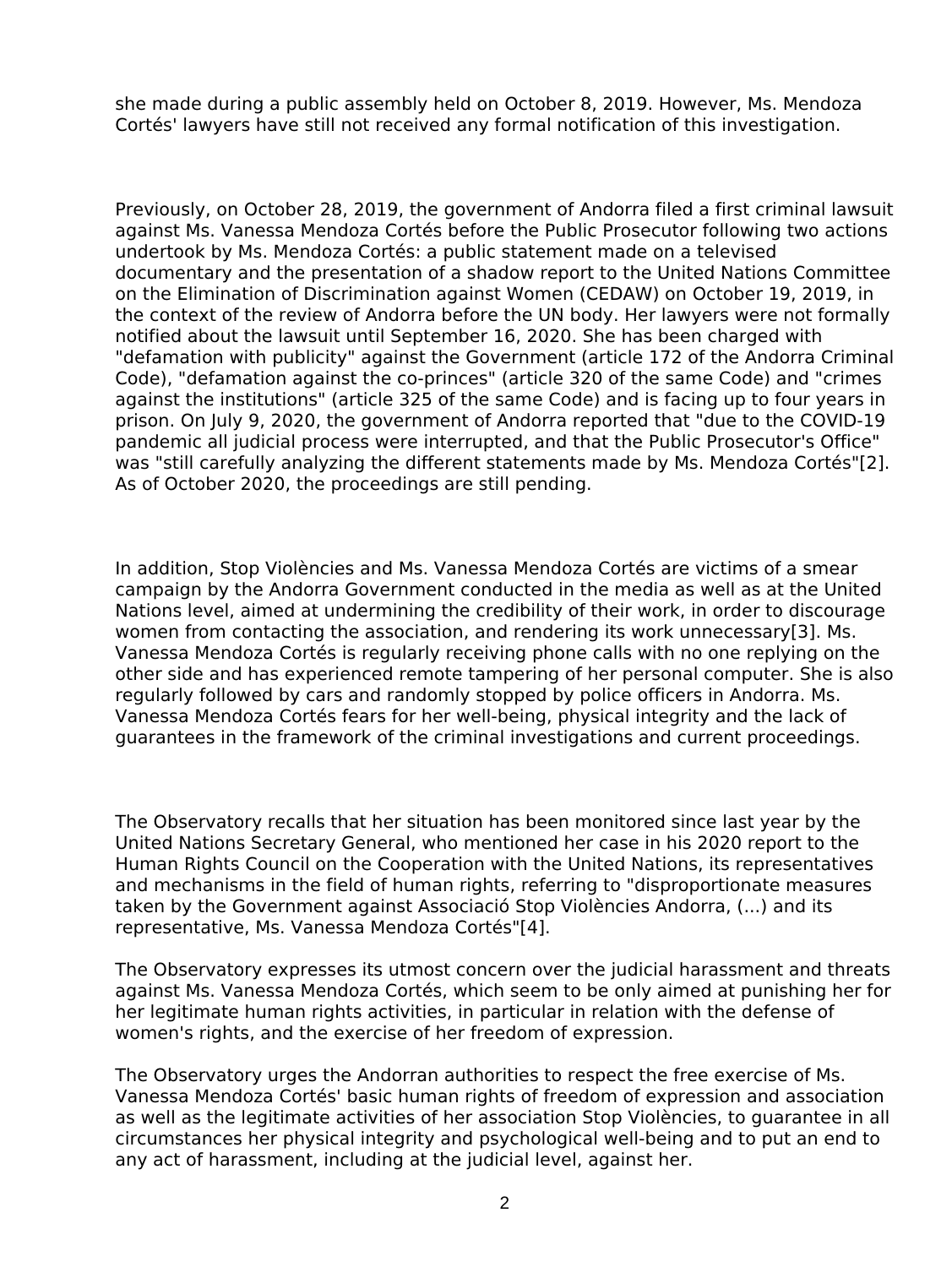### **Actions requested**:

Please write to the authorities of Andorra to urge them to:

i. Guarantee in all circumstances the physical integrity and psychological well-being of Ms. Vanessa Mendoza Cortés, as well as of all other human rights defenders in Andorra;

ii. Put an end to all acts of harassment - including at the judicial level - against Ms. Vanessa Mendoza Cortés and all other human rights defenders in Andorra who defend sexual and reproductive rights, and ensure in all circumstances that they are able to carry out their legitimate activities without any hindrance and fear of reprisals;

iii. Conform in all circumstances with the provisions of the Declaration on Human Rights Defenders, adopted on December 9, 1998 by the United Nations General Assembly, in particular its Articles 1, 6 and 12.2;

iv. Ensure in all circumstances respect for human rights and fundamental freedoms in accordance with international human rights instruments ratified by Andorra.

### **Addresses**:

• Mr. Emmanuel Macron, Co-Prince of Andorra and President of France, Email via <http://www.elysee.fr/ecrire-au-president-de-la-republique/>; Twitter : @EmmanuelMacron

- Mr. Joan-Enric Vives i Sicília, Co-Prince of Andorra and Bishop of Urgell, Email: [secretariageneral@bisbaturgell.org;](mailto:secretariageneral@bisbaturgell.org)
- Mr. Xavier Espot Zamora, Prime Minister of Andorra, Tel.: +376 875 700 ;

• Mr. Josep Maria Rossell Pons, Minister of Justice and Interior of Andorra, Email: [interior@govern.ad](mailto:interior@govern.ad) ;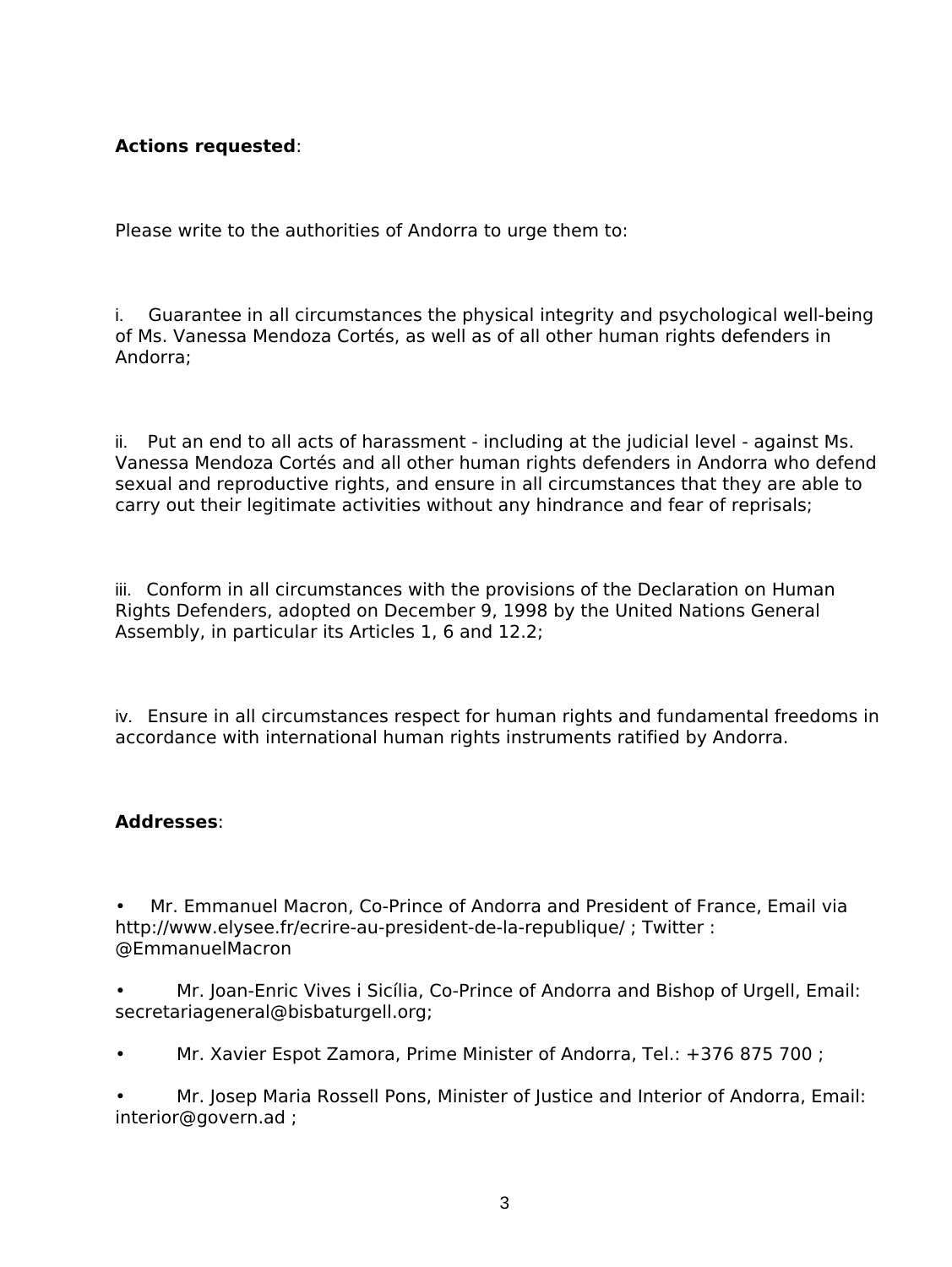• Ms. Maria Ubach Font, Minister of Foreign Affairs of Andorra, Email: [exteriors@govern.ad](mailto:exteriors@govern.ad) ;

• H.E. Mr. Joan Forner Rovira, Permanent Mission of Andorra to the United Nations in Geneva, Switzerland, Email: joan forner@govern.ad ;

• **H.E. Mrs. Esther Rabasa Grau**, Embassy of Andorra in Brussels,

Email: [Ambaixada\\_Belgica@govern.ad.](mailto:Ambaixada_Belgica@govern.ad)

Please also write to the diplomatic representations of Andorra in your respective countries.

\*\*\*

Geneva-Paris, October 22, 2020

Kindly inform us of any action undertaken quoting the code of this appeal in your reply.

*The Observatory for the Protection of Human Rights Defenders (the Observatory) was created in 1997 by the World Organisation Against Torture (OMCT) and FIDH. The objective of this programme is to prevent or remedy situations of repression against human rights defenders. OMCT and FIDH are both members of* [ProtectDefenders.eu](https://www.protectdefenders.eu/en/index.html)*, the European Union Human Rights Defenders Mechanism implemented by international civil society.* 

<span id="page-3-0"></span>[<sup>\[1\]</sup>](#page-0-0) Stop Violències' main goals are to fight for women's rights in Andorra, with particular attention to sexual and reproductive rights including decriminalisation of abortion in the Andorran Criminal Code as a starting point; to undertake projects to advocate and bring voice to violence by men upon women, including by public protests on the streets; to denounce - in Andorra and internationally - violence against women and the lack of appropriate services to take care of women facing this kind of violence; to raise awareness on feminism, gender perspective and everything related to this social movement by means of cultural actions, events, peaceful protests and other related activities.

<span id="page-3-1"></span>[<sup>\[2\]</sup>](#page-1-0) See Report of the United Nations Secretary General, Cooperation with the United Nations, its representatives and mechanisms in the field of human rights, A/HRC/45/36, September 25, 2020, available at: [https://www.ohchr.org/EN/HRBodies/HRC/RegularSessions/session42/Documents/A\\_HRC\\_42\\_30.docx.](https://www.ohchr.org/EN/HRBodies/HRC/RegularSessions/session42/Documents/A_HRC_42_30.docx)

<span id="page-3-2"></span>[<sup>\[3\]</sup>](#page-1-1) See for example articles (in Catalan) [here](https://www.diariandorra.ad/noticies/nacional/2020/09/16/mendoza_diu_que_onu_reconeix_com_una_represaliada_del_govern_166809_1125.html?ret=eyJSRVNVTFRBRE9fRU5WSU8iOiJPSyIsIkVSUk9SX1ZBTElEQUNJT04iOiJGQUxTRSIsIkVSUk9SX1BFUkZJTCI6bnVsbCwiRVJST1JFU19WQUxJREFDSU9OIjpbXSwiTVNHIjoiRWwgc2V1IGNvbWVudGFyaSBoYSBlc3RhdCBlbnZpYXQuIn0=#detail-comments-form ;) and [here](https://www.diariandorra.ad/noticies/nacional/2020/09/09/la_fiscalia_veu_tres_possibles_delictes_discurs_stop_violencies_onu_166481_1125.html) and a [public survey](https://www.diariandorra.ad/noticies/nacional/2020/09/09/la_fiscalia_veu_tres_possibles_delictes_discurs_stop_violencies_onu_166481_1125.html%20;%20https:/www.diariandorra.ad/encuestas/detalle/enquesta_20200914.html) in the media to discuss whether citizens see hints of crime in the conducts of Stop Violències.

<span id="page-3-3"></span>[<sup>\[4\]</sup>](#page-1-2) Report of the United Nations Secretary General, Cooperation with the United Nations, its representatives and mechanisms in the field of human rights, A/HRC/45/36, September 25, 2020, available